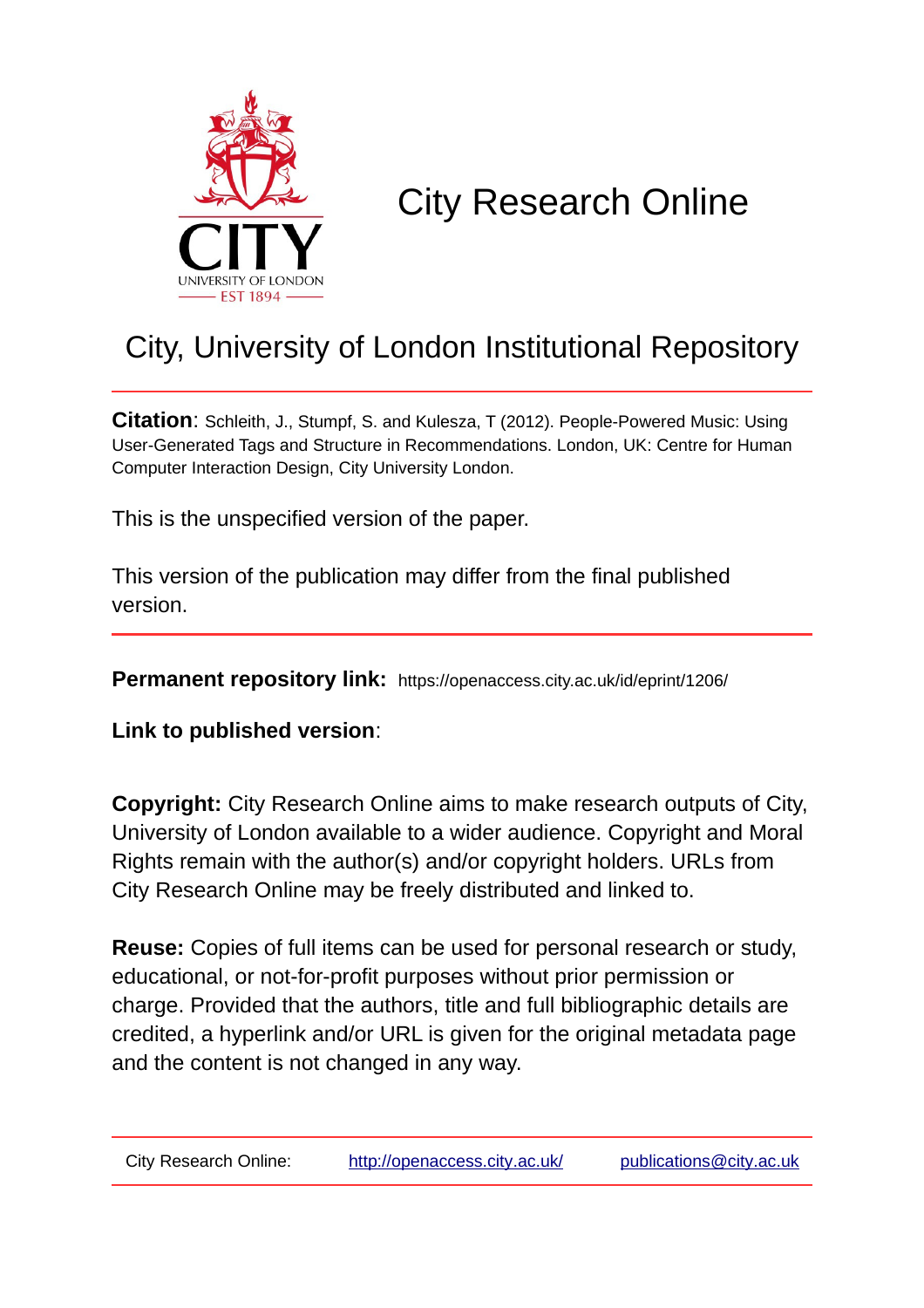## **People-Powered Music: Using User-Generated Tags and Structure in Recommendations**

Institute of Cognitive Science University of Osnabrück 49069 Osnabrück, Germany

Johannes Schleith Simone Stumpf Todd Kulesza Centre for HCI Design City University London London EC1V 0HB, UK

jschleit@uni-osnabrueck.de Simone.Stumpf.1@city.ac.uk kuleszto@eecs.oregonstate.edu

School of EECS Oregon State University Corvallis, Oregon 97333, USA

## **ABSTRACT**

Music recommenders often rely on experts to classify song facets like genre and mood, but user-generated folksonomies hold some advantages over expert classifications—folksonomies can reflect the same real-world vocabularies and categorizations that end users employ. We present an approach for using crowd-sourced common sense knowledge to structure user-generated music tags into a folksonomy, and describe how to use this approach to make music recommendations. We then empirically evaluate our "people-powered" structured content recommender against a more traditional recommender. Our results show that participants slightly preferred the unstructured recommender, rating more of its recommendations as "perfect" than they did for our approach. An exploration of the reasons behind participants' ratings revealed that users behaved differently when tagging songs than when evaluating recommendations, and we discuss the implications of our results for future tagging and recommendation approaches.

## **Categories and Subject Descriptors**

H.1.2 [**Models and Principles**]: User/Machine Systems - *Human information processing;* H.3.3 [**Information Storage and Retrieval**]: Information Search and Retrieval - *Information filtering*

## **General Terms**

Algorithms; Human Factors.

## **Keywords**

Music recommender systems; folksonomies; user-generated tags.

## **1. INTRODUCTION**

Systems that personalize themselves to end users are becoming commonplace, particularly music recommenders—Pandora.com and Last.fm, for example, now have more than 100 million combined listeners enjoying personalized "radio stations" and playlists. While collaborative filtering [9, 24] can power recommenders by grouping similar *users* together to personalize suggestions, approaches that suggest songs based on the *content* of the music are also being explored [22]. Increasingly, expert-led descriptions of songs, such as Pandora's Music Genome project [19], and automatically generated tags [1] are being replaced by integrating user-generated data [7, 17] into recommendations. One major advantage of user-generated tags is that they reflect the vocabulary end users employ to describe certain fields, such as songs and artists on Last.fm. This dynamic character enables them to quickly adapt to changes and newly evolving trends. Further, user-generated tags are based on the "wisdom of the crowds": instead of being curated by a single authority or group of specialists, every user has the opportunity to contribute to this collective knowledge base.

Relying on user-generated tags, however, is not without issues. Tags are loose, collaboratively created collections of words, and hence may contain ambiguous, synonymous, or idiosyncratic descriptions. Further, they can have different meanings under different listening contexts or for different users. Since these usergenerated tags also lack structure, using them in recommendations becomes especially difficult. Structuring collections of usergenerated tags aims to turn these collections into folksonomies (i.e., user-generated ontologies), thus increasing their potential utility for retrieval and recommendation systems.

This paper describes a new approach (illustrated in Figure 1) for combining user-generated song tags with crowd-sourced common-sense concepts to produce *concept-clustered recommendations*. We evaluated our approach via a user study, comparing concept-clustered recommendations with an unstructured content-based recommendation approach. We also elicited participant explanations of their own criteria for determining appropriate and inappropriate recommendations.

Formally, this work investigates the following four research questions:

- RQ 1. What are the contents of a music-related folksonomy (i.e., what do people talk about when they are tagging)?
- RQ 2. Can a crowd-sourced ontology accurately structure usergenerated tags, and if so, how can the resulting structure be integrated into recommendations?



**Figure 1: We structured music tags via a user-generated ontology and used the resulting clusters to make music recommendations.**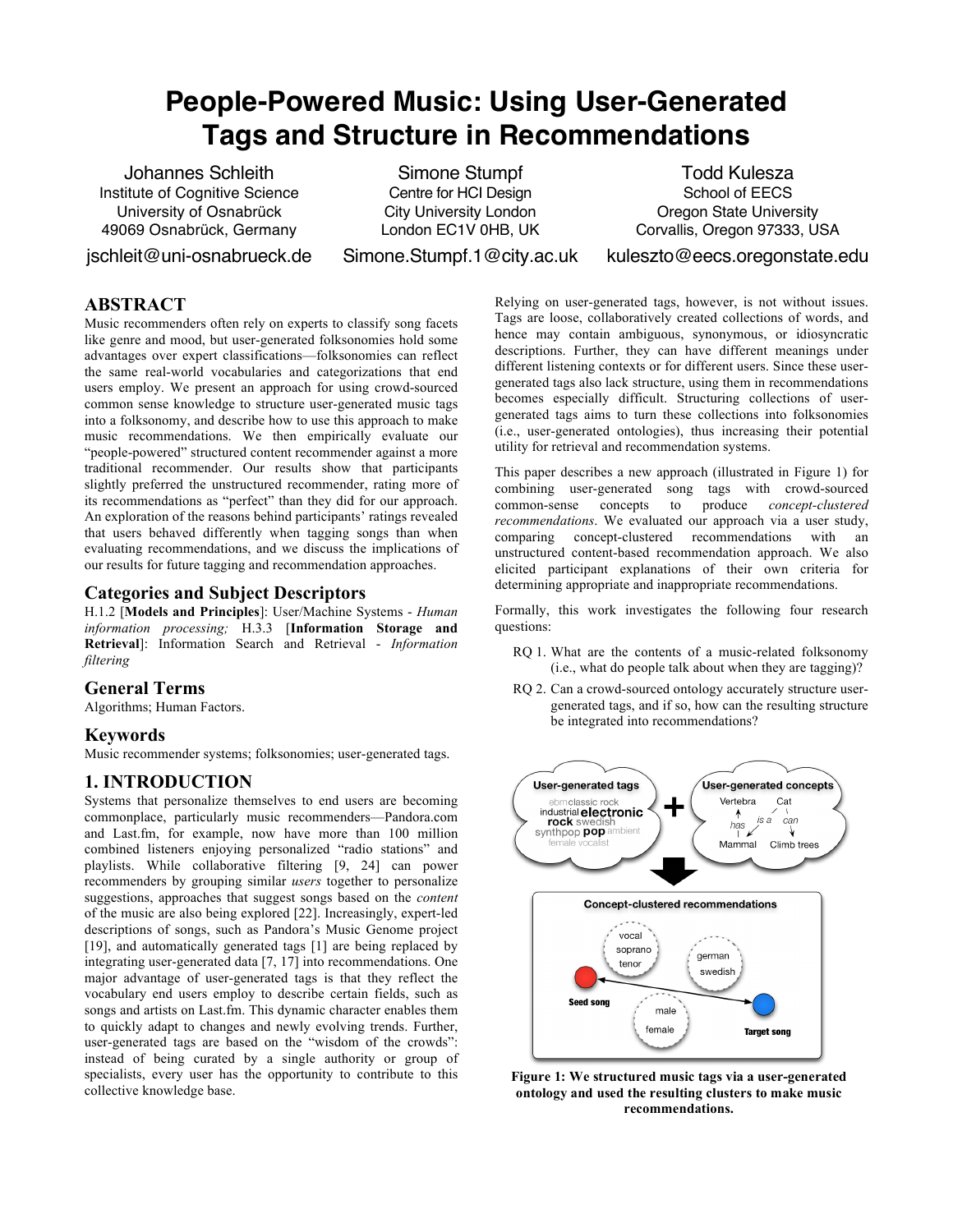- RQ 3. How do music recommendations based on structured tags compare to recommendations based on unstructured user tags?
- RQ 4. What do end users want to tell music recommenders about song similarity? How well does this rich user feedback align with existing user-generated tags?

Our results hold lessons for structuring user-generated music tags, for incorporating structural properties of tags into music recommenders, and for the design of systems and interfaces that support tagging and recommendations.

## **2. RELATED WORK**

## **2.1 How People Describe Music**

The language that end users employ and the facets they discuss when dealing with music have only recently begun to be investigated. Studies conducted with DJs have indicated the need for more expressive descriptions of songs than are currently available through meta-tags [3]. Similarly, professionals who look for music to add to films, TV commercials, and computer games employ common musical facets like artist, time period, and tempo, and also emotive aspects such as mood [10]. Studies of musically untrained users have found that artist, genre, event/activity, mood, and tempo are prominent facets when putting together a playlist [4, 8, 29]. Recent research has also tried to understand user-generated tags for music in terms of the distinct facets that they describe [2].

Current approaches investigating how people describe music rely on facet classifications by experts, manually applying these facets to user-generated tags. Because folksonomies constantly evolve, such manual approaches for structuring user-generated tags quickly become infeasible for many real-world applications; the structuring process needs to performed automatically if it is to keep pace with a changing folksonomy.

## **2.2 Automatically Structuring Song Tags**

Some prior work in music systems has attempted to automatically structure user-generated tags, but none of the existing approaches are yet suitable for the wide variety of facets discussed in such tags. One solution, for example, is to reduce a tag space's dimensionality via latent semantic analysis (LSA) [17]. The dimensions derived from LSA, however, tend to heavily focus on only two musical facets: artist and genre [17].

Other approaches have used existing ontologies to automatically map user-generated tags to related musical facets, in part inspired by encouraging results from using ontologies (e.g., WordNet) to structure other types of multimedia data [27]. The work in this area has focused on using expert-curated ontologies (e.g., Wikipedia) to provide the facets and hierarchy for grouping usergenerated tags [25, 34]. Because these ontologies still rely on expert users to provide the general classification system, crowdsourcing has no impact on their overall structure. In this paper, conversely, we investigate the viability of automating the structuring step, leveraging a fully crowd-sourced ontology to reveal the folksonomy underlying a collection of otherwise unstructured tags.

## **2.3 Telling a Recommender How to Behave**

Many systems provide rich ways for users to describe songs via tags, but support only limited mechanisms for users to provide feedback about recommendations. Richer forms of feedback to recommenders and machine learning systems have received recent

interest, including ways for end users to understand and control predictions [14, 30], direct modification of a classifier's cost matrix [11], and user-directed creation of novel ensemble classifiers [32]. Researchers have also studied the human costs (e.g., time to complete, cognitive load) of various feedback mechanisms [26], how an understanding of a recommender's reasoning can impact users' perceived cost/benefit tradeoff of providing such feedback [13], and the appropriateness of different interaction techniques, depending on a user's goals or personal characteristics [12]. This paper explores whether tagging capabilities, when leveraged by recommender systems, can provide a source of rich feedback to better personalize recommendations.

## **3. OUR APPROACH**

The core of our approach is the application of a crowd-sourced collection of real-world knowledge to structure user-generated descriptions of music. This section explains how we harvested tags, the musical facets these tags discuss, how we automatically structured the tags using ConceptNet, and how we used the resulting structured information to power a music recommender.

## **3.1 User-Generated Music Tags**

First, we needed to collect a sample of user-generated music tags. We used the Audioscrobbler 2.0 API [15] to access tags listeners applied to Last.fm songs, but because Last.fm does not support direct access of their entire tag space, we needed to proceed in stages. We first retrieved the 250 most-frequently assigned tags for all songs, and then collected the top 250 songs associated with each of these tags. From each song, we extracted every tag that users had applied (as many as 30 tags per song). The resulting corpus consisted of 132,118 user-generated tags for 51,618 distinct songs.

To answer RQ1, we randomly extracted a sample of 500 tags and categorized them by the musical facets each tag described. We based our classification scheme on prior research [21, 29], refining it via the grounded theory approach (i.e., some categories were combined, expanded, or created based on the data we encountered). In order to assess the reliability of the resulting facets, two researchers independently coded 300 tags (out of the sample of 500). Their inter-rater reliability, as measured by Cohen's Kappa, was 0.61 over the entire collection of facets, indicating satisfactory agreement. The 12 facets we identified are listed in Table 1.

Table 1 also shows how often each facet was encountered in our tag sample. Our analysis revealed that almost one quarter (23%) of the tags were too ambiguous to be classified at all (tags such as *One tag to rule them all*). Another 22% directly referred to the song's artist, title, album, or composer, without revealing any additional information that could not be extracted from an audio file's metadata. Assuming that a recommender's source audio files include complete metadata, the implication is that an automatic analysis of user-generated tags may not contribute additional useful information for nearly half of the available tags.

The remaining tags, however, largely discussed facets that would be otherwise unavailable to a recommender. Our analysis showed that end users frequently used tags to express their emotional response to a song (Mood: 12%) and enthusiasm for it (Rating: 10%), as well as their determination of a track's Genre (13%). Genre tags reflect a *user's* determination of category, which may differ from expert-assigned metadata; particularly among subcultures, there may be additional value in precise genre tags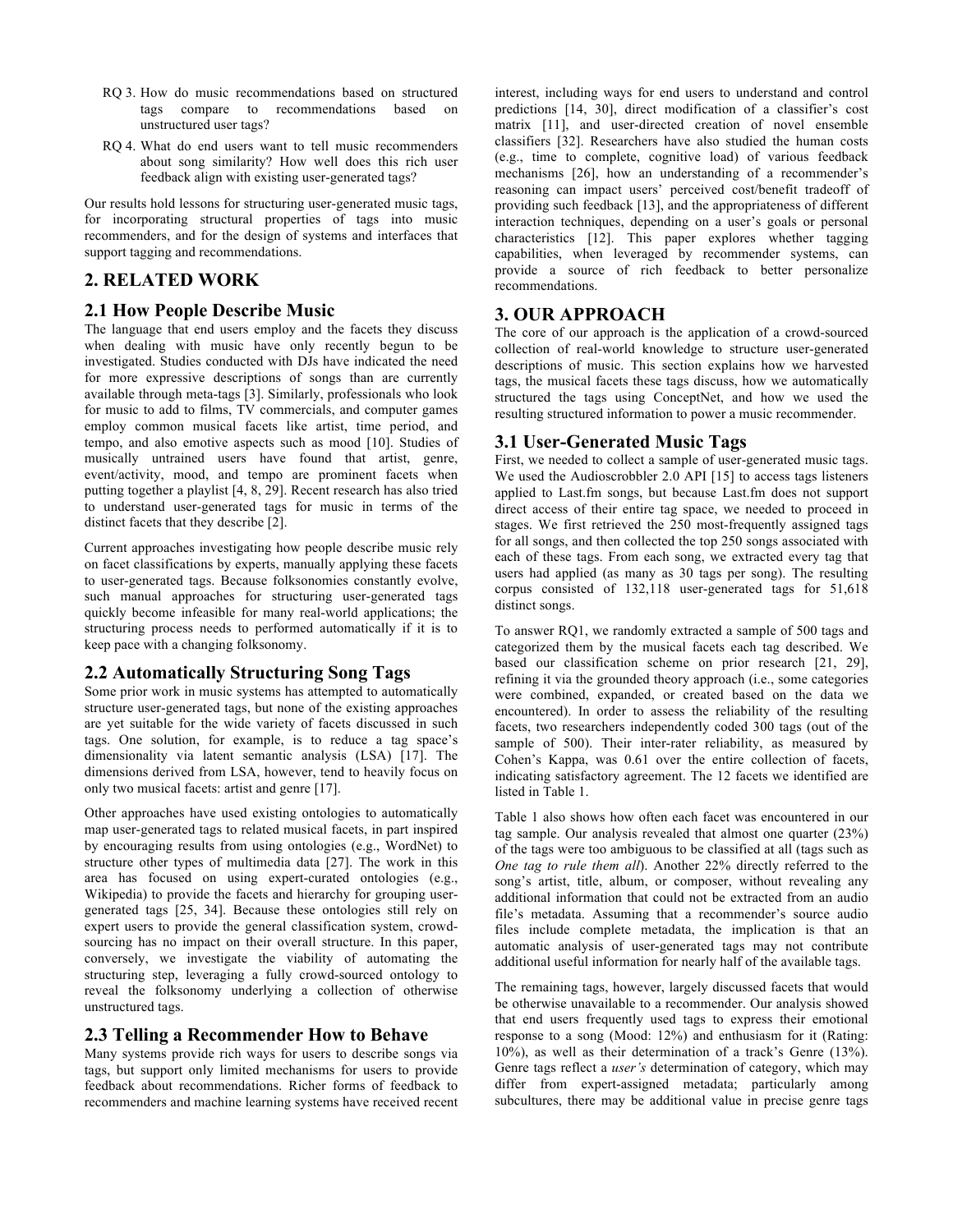| Facet                   | <b>Definition</b>                                                               | <b>Examples</b>                                        | Count        | % of tags |
|-------------------------|---------------------------------------------------------------------------------|--------------------------------------------------------|--------------|-----------|
| Artist                  | Naming or referring to a composer, piece or album.                              | Beatles cover                                          | 112          | 22.4%     |
| Genre                   | Naming a genre or style of music.                                               | Rock, Ska                                              | 69           | 13.8%     |
| Mood                    | Expressing the listener's feelings or the mood of the<br>listener.              | Lonely, angry, I have to<br>laugh, gives me power      | 60           | 12.0%     |
| Rating                  | Enthusiasm about or rating of a song.                                           | Best song, awesome, I like                             | 51           | 10.2%     |
| Instrument/Acoustics    | Description of instrumentation or performance<br>characteristics.               | Female voice, guitar solo                              | 27           | 5.4%      |
| Environment             | Appropriate locations or environments for a song.                               | Travelling, while driving,<br>sunset, Friday night     | 25           | $5.0\%$   |
| Subjective              | Referring to the user rather than the music.                                    | Albums I own, DVD I'd like<br>to have                  | 19           | 3.8%      |
| <b>Sexual Allusions</b> | Sexual allusions and wordplay.                                                  | Sexy, I have to change my<br>underwear after this song | 6            | 1.2%      |
| Location                | Referencing the geographic or political location where<br>the music originates. | African, South American,<br>Germany, Hamburg           | 6            | 1.2%      |
| Era                     | Temporal information about a year, period, or style.                            | 00s, middle ages, baroque                              | 4            | $0.8\%$   |
| Culture                 | Information about an ethnic group or culture.                                   | Celtic, Christian                                      | 3            | $0.6\%$   |
| Tempo/Rhythm            | Referring to the tempo or rhythm of a song.                                     | Strong beat, driving rhythm                            | $\mathbf{0}$ | $0.0\%$   |
| Other                   | Tags that do not fit into any of the above categories.                          | One tag to rule them all                               | 118          | 23.6%     |

**Table 1. Facets for a random sample of 500 user-generated tags, ordered in decreasing frequency.** 

that reflect a culture's current vocabulary and stratification. Other facets mentioned included a song's instrumentation (Instrumentation/Acoustics: 5%) and ideal listening environments (Environment: 5%).

Not all problems are appropriate domains for crowd-sourced solutions, and we identified three musical facets where usergenerated tags were of little value. We found that listeners rarely use tags to describe geographical locations (Location: 1%) or the musical era of a song (Era:  $\langle 1\%$ ), and surprisingly, not even one tag in our sample described a song's tempo or rhythm (Tempo/Rhythm: 0%). However, as facets like Era and Location can be extracted from other sources (such as an album's release date or a band's hometown), and Tempo/Rhythm can often be determined from an audio file's waveform, we believe the results of this analysis can help inform system developers which machine-learning features to elicit via the "wisdom of the crowd", versus those that need to be gathered using complementary techniques.

Additional difficulties for an automatic, natural language approach to classification arise due to accidental misspelling (e.g., the tag *Sill Dre* was applied to the song *Still Dre*), intentional misspellings based on cultural constraints (e.g., the use of "leet" speak for electronic music tags like *DR4MNB4SS*), and neologisms (e.g., *Favoritized*). Further, because Last.fm is an international service, their tags encompass the languages of a diverse user base (e.g., *Schweineorgel* is colloquial for "accordion" in German, *Bateria* is Spanish for "drum kit").

Our analysis of the Last.fm tags also revealed a surprising pattern—many tags were employed as personal annotations rather than descriptions of a song's content. Tags such as *I love Canada* and *There for you* are illustrative examples of the personal statements we observed in our sample. Recommendation approaches seeking to leverage user-generated tags will need to account for the manner in which end users repurpose tags, such as discarding those that provide no discriminatory value, or transforming them into a more consistent (and hence, comparable) format.

## **3.2 Structuring Tags via ConceptNet**

Our second research question (RQ2) explores the difficulties of combining two crowd-sourced knowledge bases, particularly the problem of structuring user-generated tags via a lightweight, usergenerated semantic net. Structuring via semantic networks is not as straightforward as structuring via an ontology like Wikipedia, as semantic networks do not have a strict hierarchy of categories. We next present an algorithm for structuring tags using ConceptNet and AnalogySpace (integrating the resulting structure into recommendations will be discussed in Section 3.3).

ConceptNet [18] is a crowd-sourced, common-sense semantic network; it extracts concepts and relationships (Figure 2) from sentences people type into the Open Mind Common Sense Project [20]. To interact with ConceptNet, we used AnalogySpace [28] and the Divisi [5] package, which provide an efficient representation of the network and tools to manipulate it.

ConceptNet and AnalogySpace provide measures about the *similarity* and *relatedness* of two concepts. Similarity is based on the "closeness" of two concepts in a vector space, as determined by their shared features. Relatedness, in contrast, uses spreading activation, which models the "spread" of energy from one concept to its neighbors via connecting relationships. The combination of similarity and relatedness allowed us to model the complex connections between concepts; for example, "sad" and "cry" are closely *related*, even though they are not very *similar*.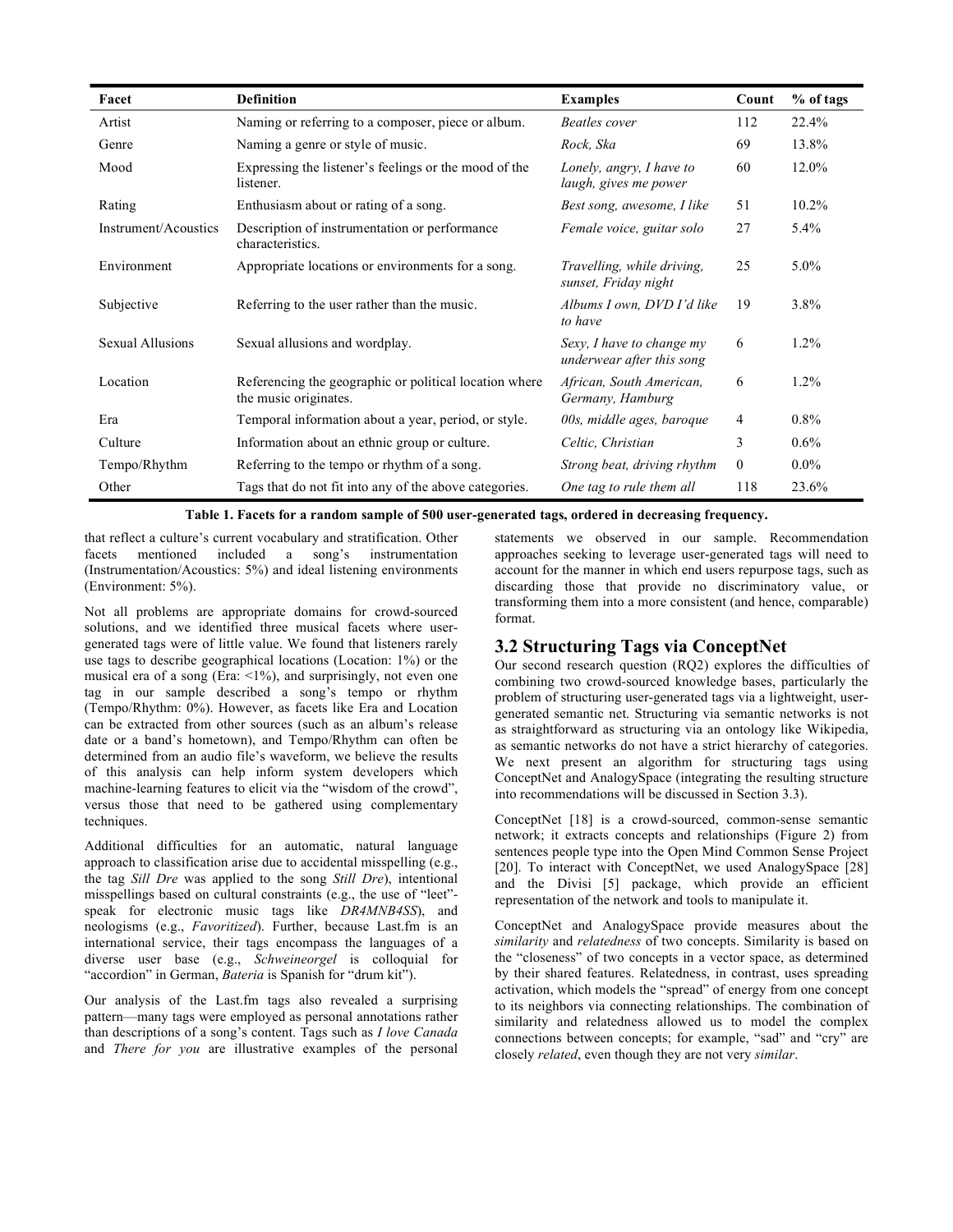As discussed in Section 3.1, user-generated tags require preprocessing to "clean" them prior to structuring. Our cleaning processes involved the following steps:

- 1. Remove artist and song titles from the tag collection
- 2. Remove stopwords (e.g., "the", "a", etc.) and punctuation
- 3. Transform compound tags into single words
- 4. Correct misspellings by condensing repeated characters (e.g., "cuuuuuuute" would become "cute")
- 5. Correct remaining misspellings with the word the smallest Levenshtein distance away (up to a max of 2.0)
- 6. Translate "leetspeak" into English (e.g., "v01c3" would become "voice")
- 7. Remove any tags which do not have a corresponding concept node in ConceptNet

The result of this process was a set of input tags for ConceptNet.

We exploited ConceptNet's inherent organization—via concepts and semantic relationships—to structure tags using a *k*-means++ clustering approach. There are two main steps to this algorithm: an *assignment* step in which each tag is assigned to a cluster, and an *update* step in which a new centroid (or medoid) for the cluster is calculated. Instead of starting with random medoids, our variation searches the entire collection for the *k* tags (concepts) with the largest number of relationships to other tags; it then selects these tags as medoids (i.e., the initial categories). We repeat the assignment and update steps until the clusters are stable (i.e., when the medoids cease changing by a significant degree with each update). Our implementation experimented with multiple values of *k* (50, 500, and 1,000), finding the best results with  $k = 500$ .

We experimentally evaluated two different metrics for assigning tags to clusters, individually testing Divisi's similarity and spreading activation measures. We also evaluated three different metrics for updating the medoids: Divisi's similarity and spreading activation measures, plus a novel function we implemented that searches out higher-level classes for the tags in a given cluster. Our new function works by identifying the concepts shared between all tags in a cluster, and then restricts the potential medoid concepts to those on the right-hand side of *is-a* relationships. Figure 3 illustrates an example. We tested each of these measures on a small number of non-musical tags and used the Rand Index [23] to compare the resulting clusters to manual groupings by a researcher. Our best results were achieved by employing spreading activation to assign tags to clusters and our novel function to update the medoids.

We evaluated our automatic structuring approach to quantify how well it could structure a collection of tags versus manual categorization. We compared our algorithm's clusters of the same 500 tags previously classified (see Section 3.1), using the facets from Table 1 as the "true" groupings. Agreement between the manual grouping and our algorithm's clustering yielded a Rand Index of 83.2%, based on a cluster size of two; this can be considered a very satisfactory degree of agreement, as two human coders only achieved a Rand Index of 86.0% on the same dataset and cluster size.

A detailed exploration of the automatic structuring, however, revealed that ConceptNet might encounter some problems unique to the music domain. When our approach differed from the structuring by human coders, it was usually the specific domain context that mattered. For example, the tag "rock" was understood



#### **Figure 2. ConceptNet provides a repository of concepts and their relationships to one another.**

to be a "cliff" by ConceptNet, but meant a music genre to the human coders (and, presumably, the taggers on Last.fm). Another difficulty resulted from ConceptNet's relative data sparseness regarding musical terms. For example, "Ska" (a genre that has existed for decades) was not represented within the sematic network. Furthermore, our algorithm often adopted overly broad top-level categories. For example, while a human may separate two tags into Mood and Instrument/Acoustics, the algorithm would sometimes cluster both together under the broad concept "Music". Each of these issues may result from the poor coverage of music-related concepts currently available in ConceptNet; end users have, thus far, provided fewer details about music than other "common sense" areas.

### **3.3 Concept-Clustered Recommendations**

Once the work of cleaning and structuring user-generated tags is complete, the result can be used to power a content-based recommender system. We first built a tag matrix *T*, whose rows were the 51,618 songs we harvested from Last.fm, and whose columns were the harvested tags themselves (see Section 3.1). The cells of matrix *T* held a value of "1" if the corresponding tag was applied to the given song, or a "0" otherwise. We also built a structure matrix *S*, whose rows and columns were the tags; for each pair of tags that were assigned to the same cluster (based on the structuring described in Section 3.2), matrix *S* held their similarity value, while pairs of tags that were *not* clustered together held values of "0".

The matrices *S* and *T* allowed us to build a recommender system that "knows" about tag structure. For any two songs, our conceptclustered recommender first retrieves the list of tags *c* common to both songs from matrix *T*. It then calculates the distance *d* between the two songs by summing the values in *S* for the tags in *c*. The distance *d* is normalized by the number of tags in *c* and the total number of tags applied to the two songs. To make





**Figure 3. We established higher-level classes of tags by identifying "is-a" relationships shared between two groups of concepts.**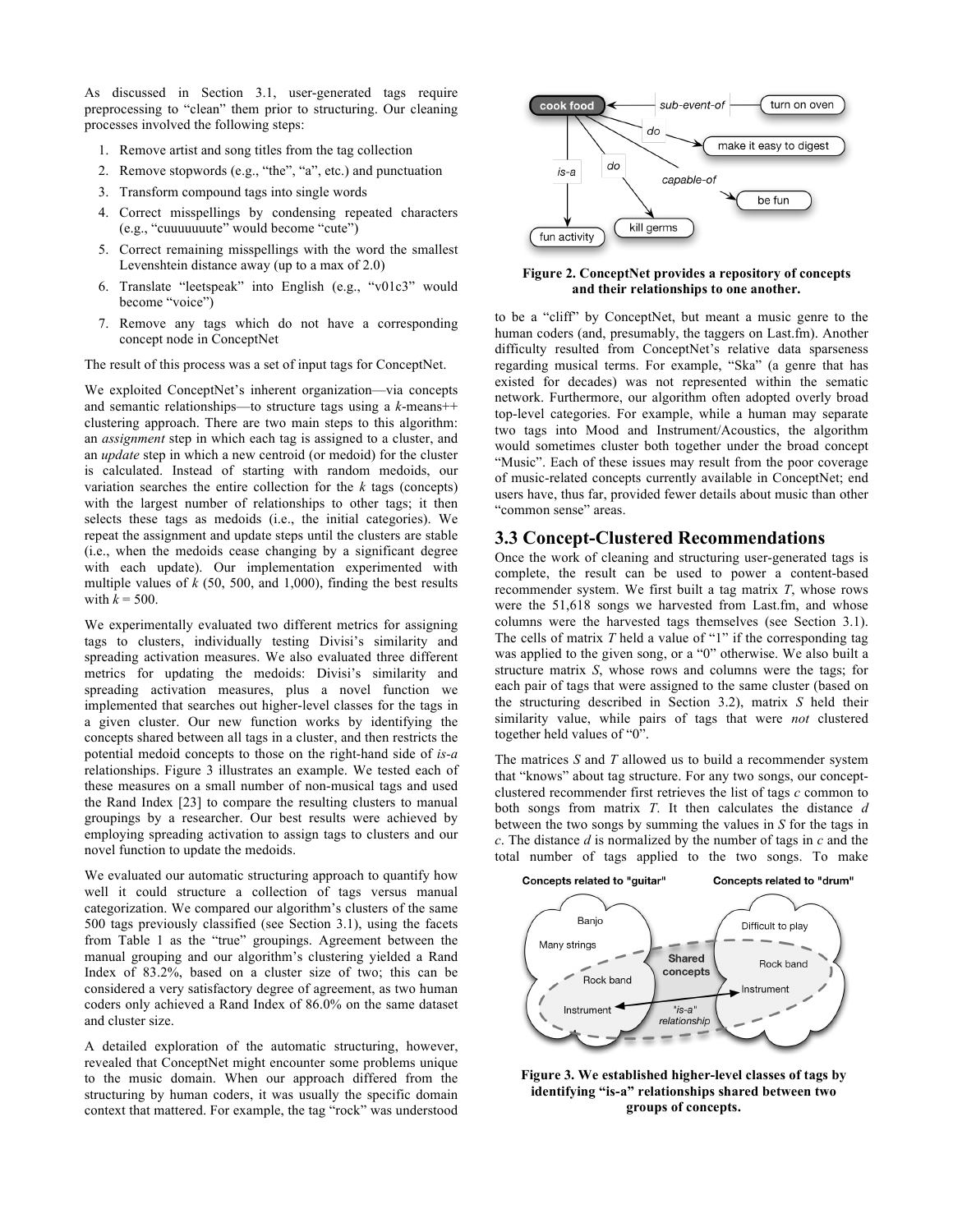recommendations, *d* is calculated for every song in the matrices against the seed song; this list is then sorted, and the top *n* songs are returned as recommendations.

## **4. USER EVALUATION**

We evaluated our approach via an empirical study involving real end users, rather than testing it on a "gold standard" data set. This allowed us to directly compare users' ratings of recommendations made by our concept-clustered technique against recommendations made by a content-based system that did not leverage structural information (RQ3), and to investigate participants' explanations of what mattered in recommendations (RQ4).

## **4.1 Participants and Procedure**

Our user study was conducted in the form of an online survey. Potential participants were recruited via announcements on mailing lists, Twitter, Facebook, and LinkedIn, and directed to the survey website; no compensation was offered for their time. Overall, 75 people responded to the survey (49 males and 26 females), ranging in age from 18 to 59. Twenty-six participants completed the entire survey, and 33 completed at least half. Our analysis includes all survey responses from participants, normalized by the number of responses for each question.

On the survey website, respondents began by providing background information (e.g., age, gender, interest in music, etc.). They then listened to a series of 20 pairs of songs. One song in each pair was a seed song, while the other song was the top recommendation for the given seed. After listening to both songs, participants were asked to rate the appropriateness of each recommendation (in relation to its seed song) on a five-point Likert scale and, optionally, describe the reasons for their rating. The tags and concept clusters underlying the recommendations were not visible to participants, as prior work has found that making explanations available carries the risk of influencing the responses to be more positive, and the system to be judged trustworthier, than when explanations are withheld [6].

Our seed songs were the top 20 songs (by unique artists) from the Last.fm Top Charts on 20 July 2011. The user-generated tags for these songs were retrieved as described in Section 3.1, and then cleaned as described in Section 3.2. We conducted our study according to a within-subject design, with each participant exposed to both kinds of recommendations (or conditions), containing a balanced set of ten song pairs. Hence, each seed song was randomly assigned to a condition: in one, it seeded a recommender implementing our concept-clustered approach, while in the other, it seeded a more traditional content-based recommender that computed the similarity of the vectors containing the un-clustered tags, via Divisi. For each recommender, the pool of target songs available as potential recommendations came from a corpus retrieved from Last.fm containing over 51,000 songs (the same collection of songs described in Section 3.1). The full list of seed songs and their associated recommendations is presented in Table 2.

## **4.2 Were Concept-Clustered Recommendations Better?**

Participants rated the appropriateness of each recommendation via a five-point Likert scale. To perform a within-subject comparison, we averaged each participant's ratings for the unstructured recommendations ( $\overrightarrow{M}$  = 3.38, SD = 0.79) and concept-clustered recommendations  $(M = 3.05, SD = 0.87)$ . A paired *t*-test comparing each participant's ratings for unstructured recommendations versus their ratings for concept-clustered recommendations showed that participants consistently rated the unstructured recommendations as more appropriate than conceptclustered recommendations ( $t = 2.62$ , d.f. = 46,  $p = .011$ ).

Why this discrepancy? Part of the reason involves "perfect" recommendations (i.e., a Likert response of five). While participants rated approximately the same number of recommendations as "awful" (i.e., a Likert response of one) between conditions (48 for the unstructured recommender, versus 51 for the concept-clustered recommender), participants only rated 61 of the concept-clustered recommender's selection as "perfect", while they did so for 102 of the unstructured recommender's choices. Thus, while our concept-clustered recommendations were no more likely to be considered truly awful by participants, they were significantly less likely to be considered perfect (Pearson's Chi-squared test with Yates' continuity correction,  $X^2 = 4.43$ , d.f. = 1,  $p = .035$ ).

These results suggest that our approach is, at present, slightly worse than using unstructured tags at picking "perfect" songs. We next present an analysis of the reasons underlying these ratings, which provided additional clues as to why these recommendations had trouble reflecting participants' expectations.

## **4.3 What Makes Recommendations Perfect?**

Just as important as *whether* participants found recommendations to be appropriate is *why* they found them to be so. In our study, participants had the option of providing a detailed reason for their rating, giving insight into which aspects of the recommendations mattered to participants. Participants had very diverging ratings; for example, the ratings for even the first recommendation ranged from "perfect" to "awful". The following participant feedback (from that first recommendation) illustrates some of the different reasons informing the range of judgments:

*"Both songs got this 80's touch. Similar use of synth." "Similar melodically and in electronic instrumentation."*

- *"Not even remotely alike. Completely different atmospheres."*
- *"Beats seem to be similar, but the rest isn't at all."*

In order to systematically identify the types of things that end users want to tell music recommenders, we analyzed participants' comments to ascertain the musical facets they discussed. Our analysis began with the same list of identified facets from Section 3.1 and employed the same procedure to classify participants' comments. One researcher applied these facets to the comments and, during this process, also identified additional facets that were not covered by the earlier classification scheme. In total, 485 comments were classified. Our final classification scheme is presented in Table 3, alongside the frequency with which participants mentioned each facet in their comments (a single comment could be coded with multiple facets).

Our analysis reveals that the feedback participants gave about the recommendations focused mainly on previously identified facets such as Instrument/Acoustics, Mood, Genre, and Tempo/Rhythm, each of which were mentioned in more than 10% of the comments. The most prevalent new facet was Style (4.2%), which covered comments discussing musical style without explicitly referring to Mood, Tempo/Rhythm, or Genre. Participants also discussed song Popularity (e.g., *"Both pretty popular songs"*, 3.4% of facets mentioned) and intended Audience (e.g., *"I would not recommend the second song to those that like the other song and vice versa. They don't seem to share the same audience."*,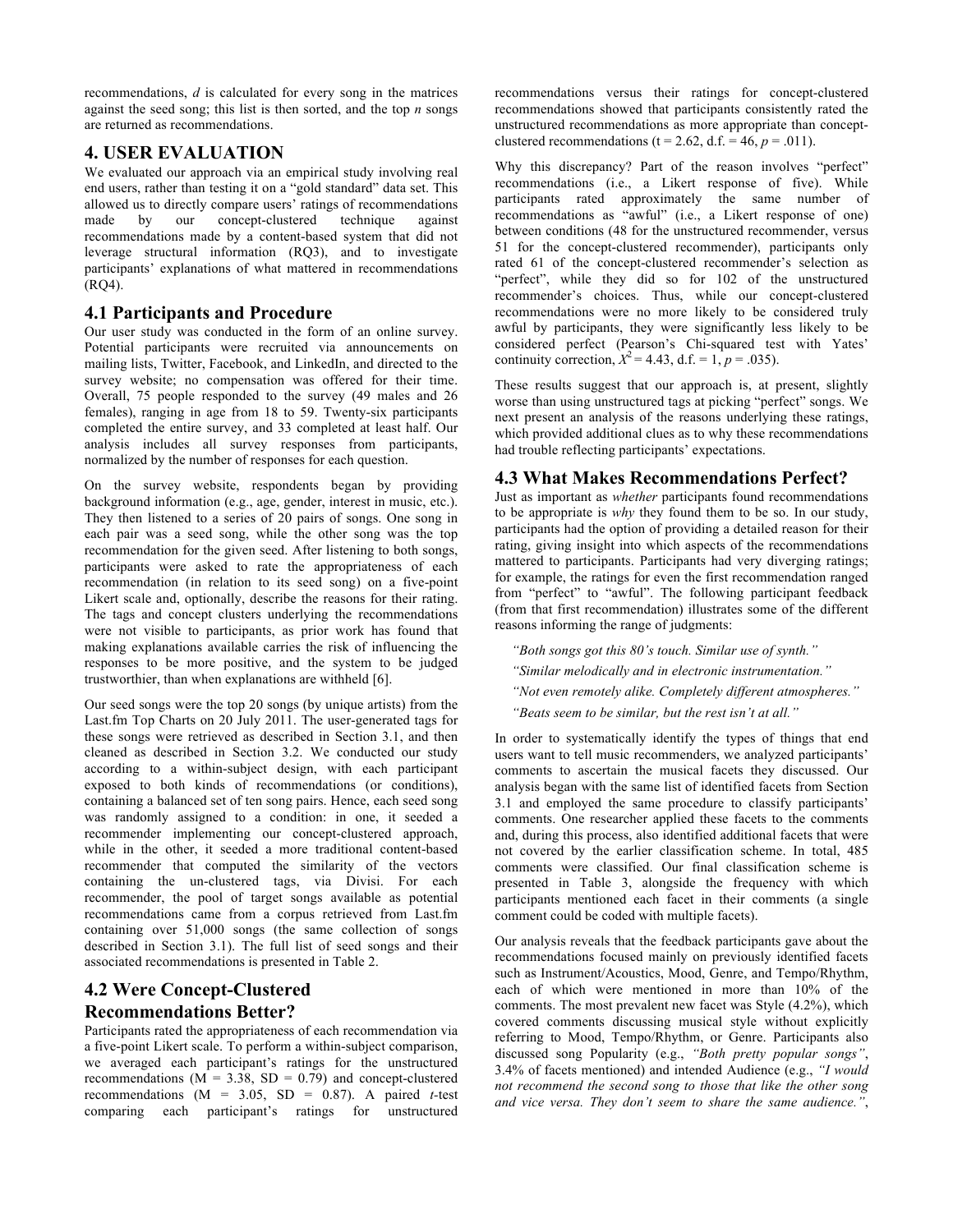| Seed song                                                 | <b>Recommended song</b>                | Recommender   |
|-----------------------------------------------------------|----------------------------------------|---------------|
| Lady Gaga - "Judas"                                       | Goldfrapp - "Dreaming"                 | U             |
| Foster The People – "Pumped Up Kicks"                     | Broken Bells – "The High Road"         | U             |
| Bon Iver – "Perth"                                        | Second Hand Serenade - "Fall for You"  | CC            |
| Katy Perry - "Last Friday Night"                          | Gwen Stefani – "The Sweet Escape"      | U             |
| Florence + The Machine - "Dog Days are Over"              | Regina Spektor – "On the Radio"        | U             |
| Britney Spears – "Hold it Against Me"                     | Britney Spears – "Till the World Ends" | U             |
| Nirvana – "Smells Like Teen Spirit"                       | Nirvana – "Come as You Are"            | $\mathbf{U}$  |
| Coldplay – "Viva la Vida"                                 | Maroon 5 - "Nothing Lasts Forever"     | <sub>CC</sub> |
| Jennifer Lopez – "On the Floor"                           | Britney Spears – "Break the Ice"       | U             |
| $Rihanna - "S&M"$                                         | Hellogoodbye – "Touchdown Turnaround"  | U             |
| Mumford & Sons - "The Cave"                               | $MIKA - "Blame It on the Girls"$       | CC            |
| Arcade Fire – "Ready to Start"                            | Muse – "Thoughts of a Dying Atheist"   | <sub>CC</sub> |
| Kings Of Leon – "Sex on Fire"                             | The Killers - "Mr. Brightside"         | CC            |
| MGMT – "Kids"                                             | Modest Mouse – "Dashboard"             | U             |
| Oasis – "Wonderwall"                                      | Snow Patrol - "Chasing Cars"           | <sub>CC</sub> |
| The Last Shadow Puppets – "The Age of the Understatement" | Sum $41 -$ "Best of Me"                | CC            |
| LMFAO - "Party Rock Anthem"                               | $deadmau5 - "FML"$                     | CC            |
| Red Hot Chili Peppers – "Californication"                 | Red Hot Chili Peppers – "Otherside"    | <sub>CC</sub> |
| The Strokes - "Under Cover of Darkness"                   | LCD Soundsystem - "Dance Yrself Clean" | CC            |
| Adele – "Rolling in the Deep"                             | Amy Winehouse – "Back to Black"        | U             |

#### **Table 2. User study songs and the recommendation approach used, either concept-clustered (CC) or unstructured (U).**

1.3% of facets). Music recommenders could potentially exploit this set of facets via richer forms of feedback to help improve their suggestions.

To better understand why our recommendations often failed to please participants, we examined how closely user feedback about the *actual* recommendations matched the user-generated tags underlying *potential* recommendations (recall that these tags, once structured, served as the features our content-based recommender used to determine song similarity). Figure 4 compares how often participants discussed each facet when explaining their ratings with how often those facets were identified in the Last.fm tags (from Section 3.1).

Our results show a stark contrast: what mattered most to participants in recommendations (Instrument/Acoustics and Mood) was entirely different than what people discussed when tagging songs (Artist/Band and Other). In fact, of the top ten facets participants discussed while rating recommendations, only one (Genre) was equally represented in the tag space. Surprisingly, it appears that end users behave very differently when tagging songs than when evaluating recommendations.

The results of our analysis suggest that the data for making "perfect" recommendations does not (yet) exist in user-generated tag spaces. In the next section, we discuss the implications of our findings for the elicitation of musical tags for recommendations.

## **5. DISCUSSION**

Our findings hold implications for researchers working toward improving music recommendations via either the structure of a folksonomy, or the integration of user-generated tags.

## **5.1 Improving Concept-Clustered**

## **Recommendations**

Our evaluation of concept-clustered recommendations revealed two primary areas of improvement for our approach: (1) handling tag sparseness, and (2) exploring different clustering and recommendation techniques.

Sparseness is a problem common to both collaborative filtering and content-based recommenders—without sufficient data, recommendation quality will suffer. Our sample, as expected, included a "long tail" of infrequently used tags. One explanation for why participants preferred unstructured recommendations is that by attempting to structure a sparse dataset, we compounded the problem; the structure derived from a limited number of tags may have been too poor to lead to reliably good recommendations. Leveraging additional sources of information (such as identifying a song's tempo via audio analysis) may be necessary to mitigate the negative effects of tag sparseness. Additionally, tag sparseness could be employed to *help* a recommender, as it may reflect a song's popularity (a facet that participants cited 27 times when rating song similarity).

Clearly, structuring techniques play an important role in the resulting recommendations. Our concept-clustered recommendation approach places great importance on reliably structuring tags into "useful" facets, so poor clustering will naturally yield flawed recommendations. Future work should investigate the impact of cluster sizes on the appropriateness of recommendations. Other structuring approaches may also be worth exploring, such as clustering with topic smoothing, which has shown promise in other domains [33].

Additionally, the method for integrating a folksonomy's structure into a recommender matters greatly. Our similarity measure was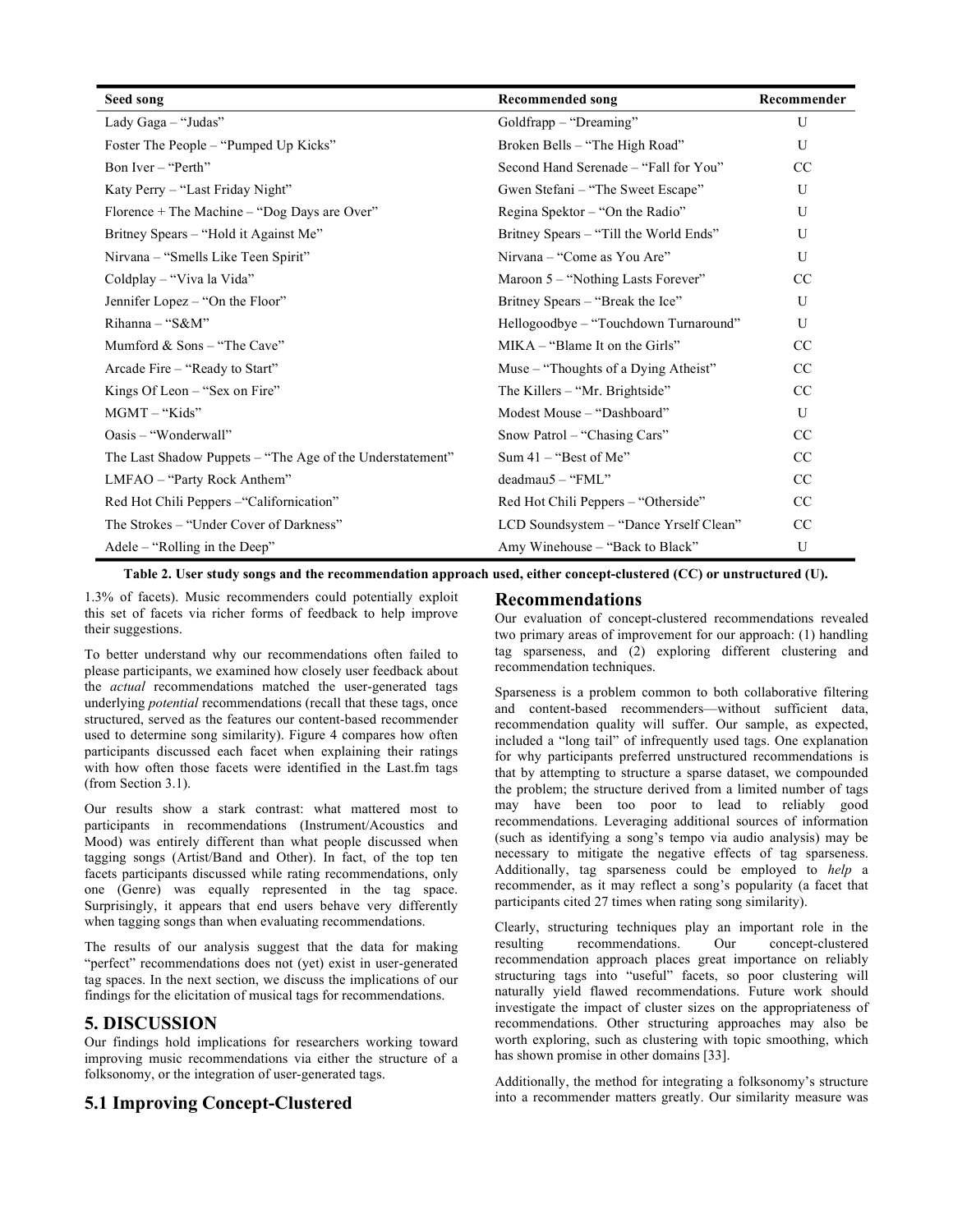| Facet                | Count | % of facets |
|----------------------|-------|-------------|
| Instrument/Acoustics | 149   | 18.9%       |
| Mood                 | 134   | 17.0%       |
| Genre                | 105   | 13.3%       |
| Other                | 101   | 12.8%       |
| Tempo/Rhythm         | 82    | 10.4%       |
| Artist               | 51    | 6.5%        |
| Style                | 33    | 4.2%        |
| Popularity           | 27    | 3.4%        |
| Rating               | 26    | 3.3%        |
| Environment          | 24    | $3.0\%$     |
| Subjective           | 23    | 2.9%        |
| Topic                | 12    | 1.5%        |
| Audience             | 10    | 1.3%        |
| Era                  | 8     | 1.0%        |
| Location             | 3     | $0.4\%$     |
| Culture              | 1     | 0.1%        |
| Sexual Allusions     | 1     | 0.1%        |

**Table 3. Classification of the comments participants gave when explaining the recommendations' appropriateness. Newly identified facets are shaded.**

based solely on the distance of tags in clusters—future work should explore additional distance or similarity measures. One intriguing alternative to the method presented in this paper (which recommended *n* target songs in decreasing order of similarity) is to use structural information for constructing an entire playlist. Such an approach may be able to mimic informal "rules" of playlist generation (e.g., selecting songs that "flow" together based on facets like tempo or mood [29]) by using tag structure to identify details that tags alone cannot reveal.

## **5.2 Building a Foundation for People-Powered Music Research**

We encountered significant hurdles in the design and implementation of concept-clustered recommendations. Particular challenges were tag retrieval, the use of a lightweight, generic semantic net knowledge base, and a mismatch between usergenerated tag content and the information participants wanted recommendations to be based upon.

Although there is currently limited public access to user-generated tags via the Audioscrobbler API, there is no completely public data set from which user-generated tags can be acquired for analysis and testing of recommender systems. Conversely, while ConceptNet *is* a completely public knowledge base, it was precisely its "people-powered" nature that caused problems for us. As mentioned earlier, ConceptNet's "knowledge" of music was far from complete, which negatively impacted our ability to structure the tag space. Finding ways to motivate contributions to public knowledge bases (such as gamification systems like Tagatune [16]) could help alleviate this problem. For now, there remains a strong need for publicly available, crowd-sourced data sets and ontologies in the musical domain.

The final issue identified by our follow-up analysis was the discrepancy between participants' reasons for finding a



**Figure 4. Percentage of musical facets discussed by participants when evaluating recommendations (dark) versus the same facets' prevalence in a random sample of Last.fm tags (light).**

recommendation appropriate and the contents of Last.fm tags: when Last.fm listeners tagged songs, they rarely discussed the facets that our participants cared about when evaluating music. This presents a problem for using existing tags in recommendations. Adjusting the tagging interface, however, may resolve this issue for future recommender systems. Priming, for example, has been shown to significantly impact the thoughtfulness of user-contributed comments online [31]. A related approach may be able to subtly steer the content of tags toward topics that participants relied upon when judging music similarity, such as instrumentation and emotional responses. Successfully eliciting such tags will overcome a major hurdle to employing user-generated tags in recommender systems.

## **6. CONCLUSION**

This paper presented an analysis of Last.fm tags, described an approach to leverage ConceptNet to structure these tags, and a method to integrate their structure into recommendations. We evaluated our approach through an empirical study involving real users. Our findings show that:

- **End users repurpose tags in surprising ways:** Although some users do tag song facets such as Mood, Rating, or Genre, tags are often used as personal annotations; nearly half of our sample held no useful information for recommender systems.
- **Crowd-sourced tags can be reliably structured via crowdsourced concepts:** Combining these two knowledge bases showed promising results, with an automated approach approximating the accuracy of manual structuring techniques.
- **Concept-clustered recommendations are viable, but imperfect:** End user evaluations of concept-clustered recommendations were slightly above average, but still worse than recommendations based on unstructured tags.
- **People attend to aspects of songs differently when tagging them than when listening to recommendations:** For